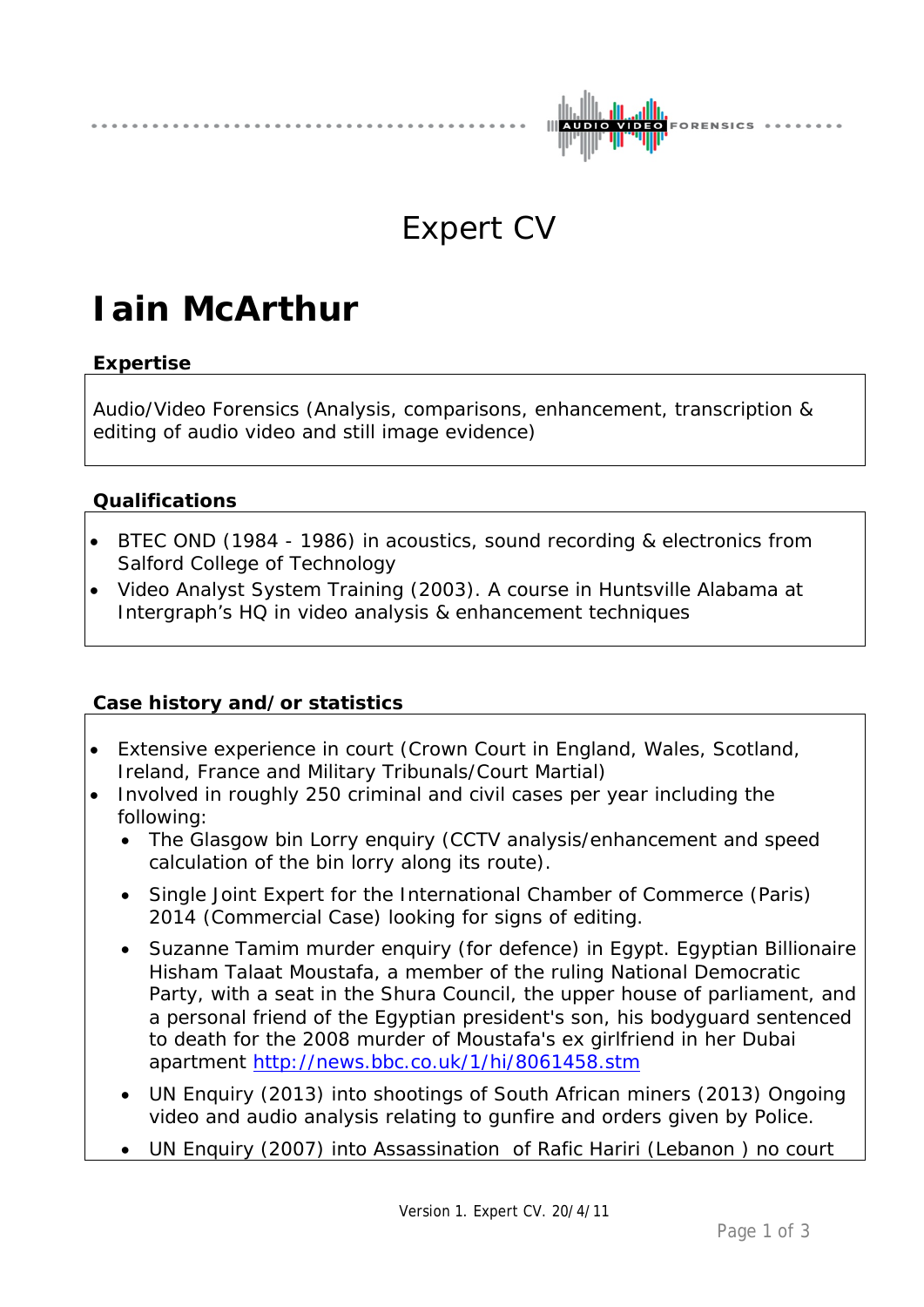attendance. Video analysis of vehicle carrying the bomb.

- Defence of allegations of match fixing against John Higgins (World Champion) no court attendance-fined but no court attendance. Video analysis for signs of malicious editing (proved) audio analysis and accurate transcription to counter false News of the World transcription.
- Analysis of audio and video footage for the BBC news enquiry into the death of Mark Duggan( leading to the 2012 riots in the UK)
- Analysis work/ interview on the Death of Raoul Moat (For Sky News). Audio enhancement work to conclude three shots were fired in three seconds (tasers and shotgun). Interview to camera for news item.
- Analysis work on fake photos published of the King of Sweden for Swedish newspaper Esspressen 2011
- The enquiry into the death of Baha Musa (Iraq) (for Royal Military Police)
- The enquiry into the death of ITN journalist Terry Lloyd case 2006 (Iraq) (for Royal Military Police)
- The enquiry into the fake Iraqi prisoner abuse photos published by the Daily Mirror photograph case – 2004 resulting in the sacking of the editor Piers Morgan (for Royal Military Police)
- Trial(1) of Levi Bellfield (Defense) no court attendance-found guilty- Video analysis, witness statement analysis relating to video timeline and car comparisons (I agreed with prosecution evidence).
- Trial(2) of Levi Bellfield (Milly Dowler murder -Defense) no court attendance-found guilty. Video analysis, witness statement analysis relating to video timeline, VRN analysis, home video footage analysis, audio enhancement and car comparisons
- The Rhys Jones murder trial (Prosecution work: Merseyside Police/SOCA) no court attendance-all found guilty. Audio enhancement, transcription,voice attribution, video subtitling to final DVD for court use.
- OP Seafield murder enquiry (Strathclyde Police: DCI Iain Cunningham :Govan) Vehicle comparison/ reconstruction) no court attendance-found guilty
- The case against John McGeechan (Murder) Strathclyde Police: DS Kenny McAlpine court attendance Kilmarnock Crown Court. Found guilty. Height estimation, video enhancement, clothing and hat comparison, facial comparison, audio enhancement and transcription of 999 call.
- Lincs Police (Op Mundi, Op Lancaster, Op Moral, Op Ratio, Op Tindall) no court attendance. Video enhancement, car comparison, clothing comparison,
- North West Regional Crime Unit (2011) Armed Robbery (Clothing/Vehicle Crash helmet comparison/ reconstruction) no court attendance-found guiltyThe MillyDowler Murder Enquiry - 2011
- R v Harvey Attempt murder of pupil by Teacher 2010
- The Barnes murder investigation for PSNI Belfast– 2006